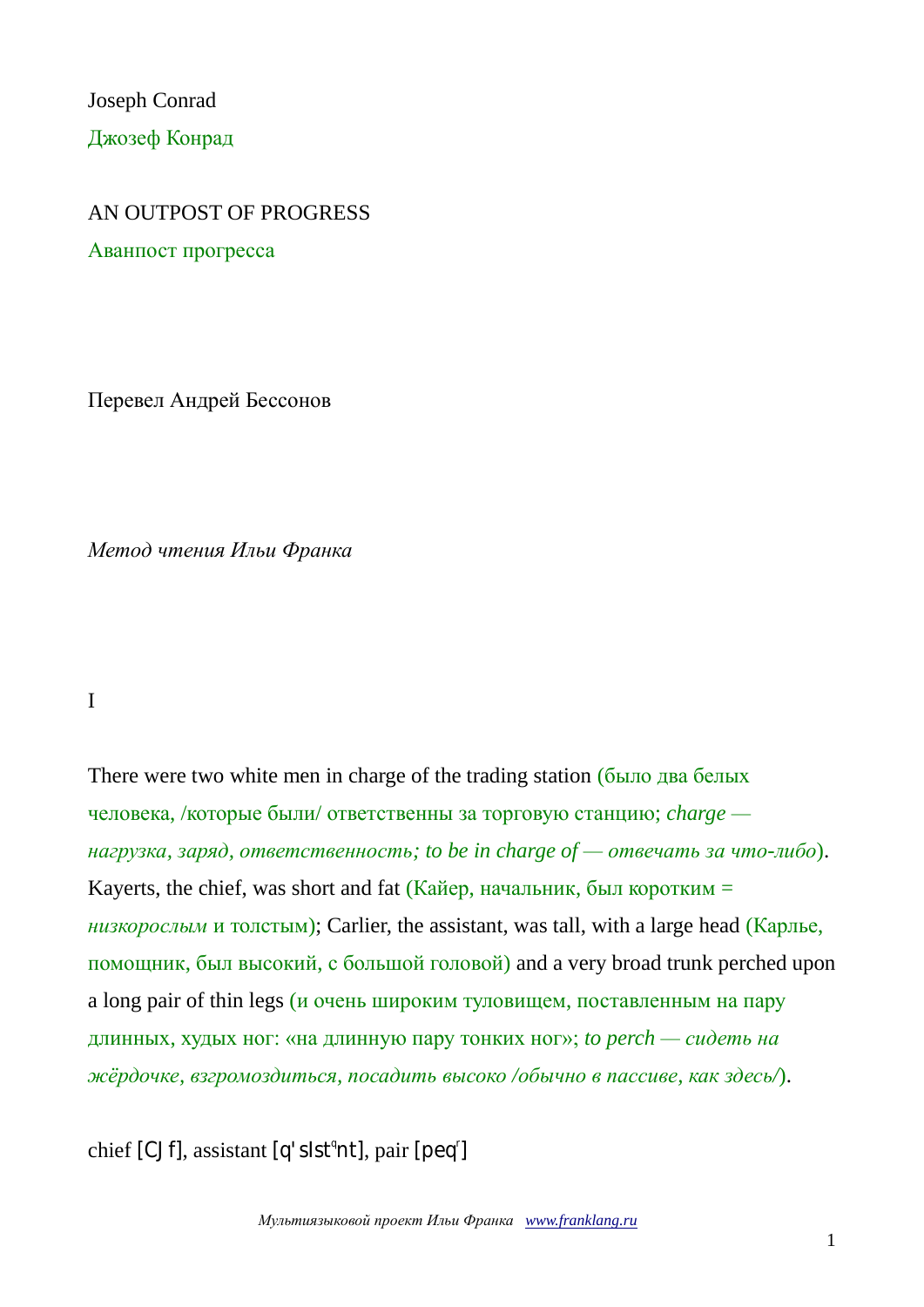There were two white men in charge of the trading station. Kayerts, the chief, was short and fat; Carlier, the assistant, was tall, with a large head and a very broad trunk perched upon a long pair of thin legs.

The third man on the staff was a Sierra Leone nigger (третий человек в штате был черномазый /из/ Сьерра-Леоне), who maintained that his name was Henry Price (который утверждал, что его имя — Генри Прайс; *to maintain — поддерживать, соблюдать, утверждать*). However, for some reason or other, the natives down the river had given him the name of Makola (однако, по той или иной причине, местные внизу /по течению/ реки дали ему имя Макола; *to give —*  $\phi$ *amb*), and it stuck to him through all his wanderings about the country ( $\mu$  one пристало к нему = *сохранилось за ним* во всех его странствиях по стране; *to stick — липнуть, застревать; through — сквозь, через, на протяжении какого-либо времени*).

staff [stRf], however [haV'evq'], native ['neItIv]

The third man on the staff was a Sierra Leone nigger, who maintained that his name was Henry Price. However, for some reason or other, the natives down the river had given him the name of Makola, and it stuck to him through all his wanderings about the country.

*Мультиязыковой проект Ильи Франка [www.franklang.ru](http://www.franklang.ru/)* He spoke English and French with a warbling accent (он говорил по-английски и по-французски с щебечущим акцентом; *to speak — говорить*), wrote a beautiful hand (писал красивым почерком: «рукой»; *to write — писать*), understood bookkeeping (понимал бухгалтерию; *to understand*), and cherished in his innermost heart the worship of evil spirits (и лелеял в своём сокровенном сердце = *в глубине души* веру в злых духов; *innermost — глубочайший внутренний, сокровенный, потаённый; worship — почитание, поклонение, культ*). His wife was a negress from Loanda, very large and very noisy (его жена была негритянка из Лоанды, очень большая и очень шумная; *noise — шум*). Three children rolled about in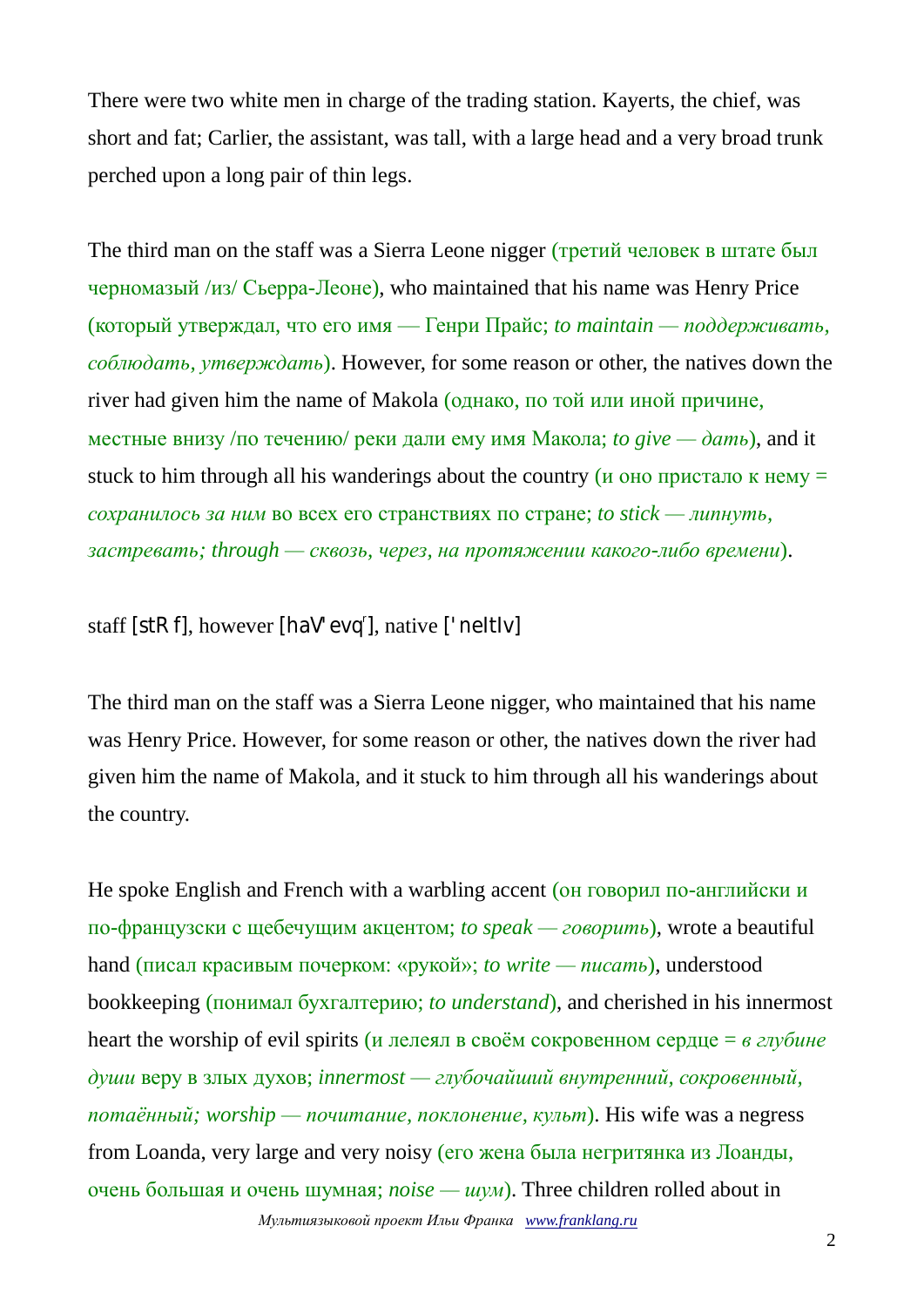sunshine before the door of his low, shed-like dwelling (трое детей возились на солнцепёке перед дверью его низкого, похожего на сарай жилища; *to roll кататься; about — вокруг; sunshine — солнечный свет* от *sun — солнце* и *shine — сияние, свет; shed — сарай; like —* зд.: *подобный, похожий*).

# $\text{accept}$  [' $\times$  $\text{ks}^{\text{q}}$ nt],  $\text{heart}$  [hRt],  $\text{eval}$  [' $\text{Jv}^{\text{q}}$ ]]

He spoke English and French with a warbling accent, wrote a beautiful hand, understood bookkeeping, and cherished in his innermost heart the worship of evil spirits. His wife was a negress from Loanda, very large and very noisy. Three children rolled about in sunshine before the door of his low, shed-like dwelling.

Makola, taciturn and impenetrable, despised the two white men (Макола, молчаливый и непроницаемый, презирал этих двух белых людей). He had charge of a small clay storehouse with a dried-grass roof (он заведовал: «у него была ответственность за…» небольшим глиняным складом с крышей из высушенной травы; *clay — глина; dried — высушенный* от *to dry — сушить*), and pretended to keep a correct account of beads, cotton cloth, red kerchiefs, brass wire (и притворялся, что ведет точный учёт бус, хлопковой ткани, красных платков, медной проволоки: «притворялся вести учёт»; *to keep — держать; хранить; account — учёт*), and other trade goods it contained (и других товаров, /которые/ он = *склад* содержал; *trade — торговля; goods — товары*).

# taciturn ['txsItWn], impenetrable [Im'penItrqbl], cloth [klPT]

Makola, taciturn and impenetrable, despised the two white men. He had charge of a small clay storehouse with a dried-grass roof, and pretended to keep a correct account of beads, cotton cloth,

red kerchiefs, brass wire, and other trade goods it contained.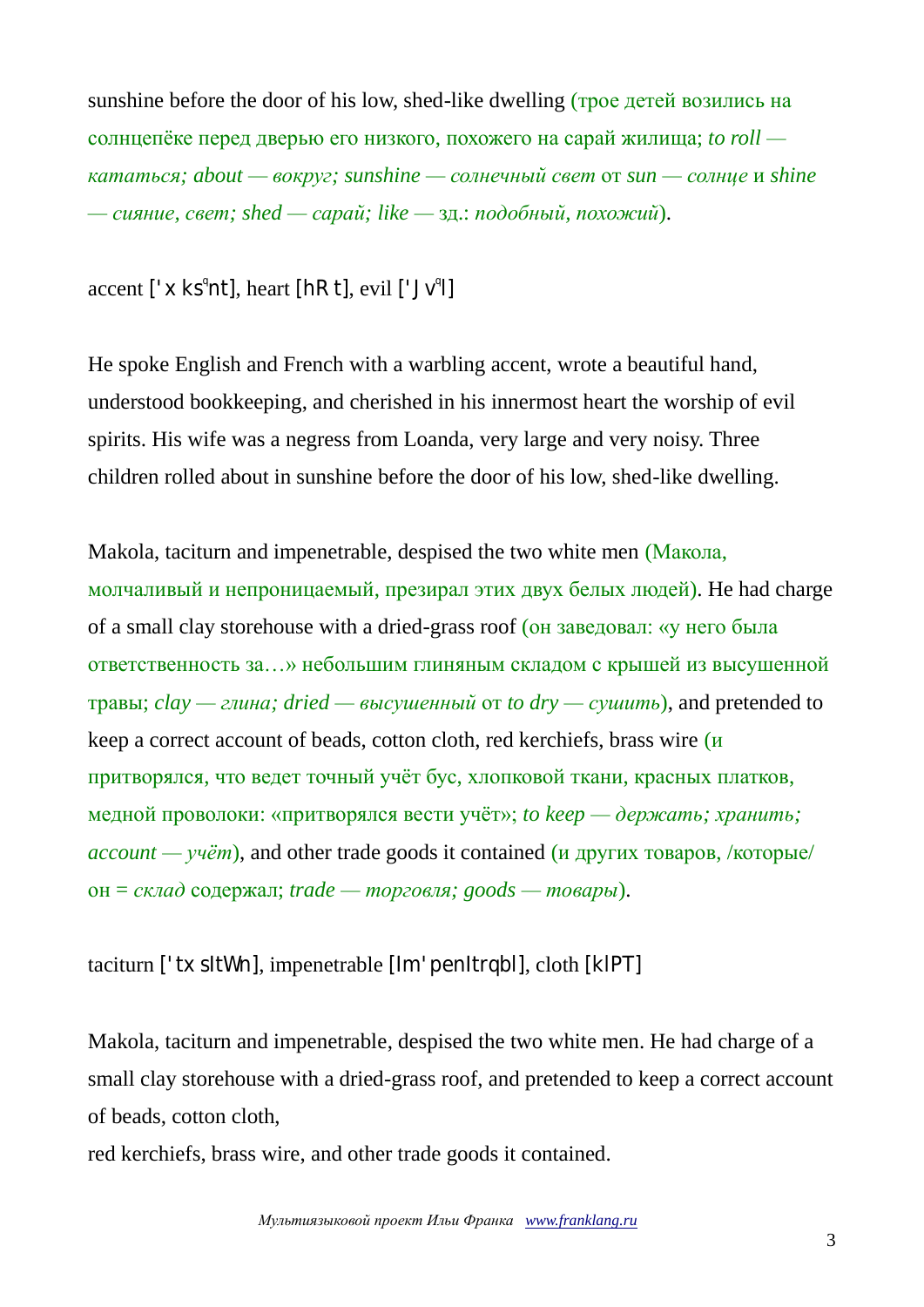Besides the storehouse and Makola's hut (кроме склада и хижины Маколы), there was only one large building in the cleared ground of the station (на расчищенном участке /торговой/ станции было только одно большое здание; *ground — земля, территория*). It was built neatly of reeds (оно было аккуратно построено из тростника: «тростников»; *to build — строить*), with a verandah on all the four sides (с верандой со всех четырех сторон). There were three rooms in it (в нем было три комнаты; *there were — были, было: «там были»*). The one in the middle was the living-room (та /что/ в центре была общей комнатой; *living-room гостиная, общая комната*), and had two rough tables and a few stools in it (и в ней было два грубых стола и несколько табуретов: «/комната/ имела два стола...»).

building ['bIldIN], verandah [vq'rxndq], rough [rAf]

Besides the storehouse and Makola's hut, there was only one large building in the cleared ground of the station. It was built neatly of reeds, with a verandah on all the four sides. There were three rooms in it. The one in the middle was the living-room, and had two rough tables and a few stools in it.

The other two were the bedrooms for the white men (другие две были спальнями для белых людей; *bed — постель*). Each had a bedstead and a mosquito net for all furniture (каждая /спальня/ имела = *в каждой спальне была* кровать и москитная сетка в качестве всей мебели = *другой мебели не было*; *mosquito — комар, москит*). The plank floor was littered with the belongings of the white men (дощатый пол был замусорен = *усеян* вещами белых людей); open half-empty boxes, torn wearing apparel, old boots (открытые полупустые коробки, рваная «носильная» одежда, старые башмаки; *apparel — убранство; одежда*); all the things dirty, and all the things broken, that accumulate mysteriously round untidy men (все вещи — грязные, и все вещи — сломанные, какие накапливаются таинственным образом вокруг неопрятных людей/мужчин; *broken — сломанный* от *to break — ломать, разбивать*).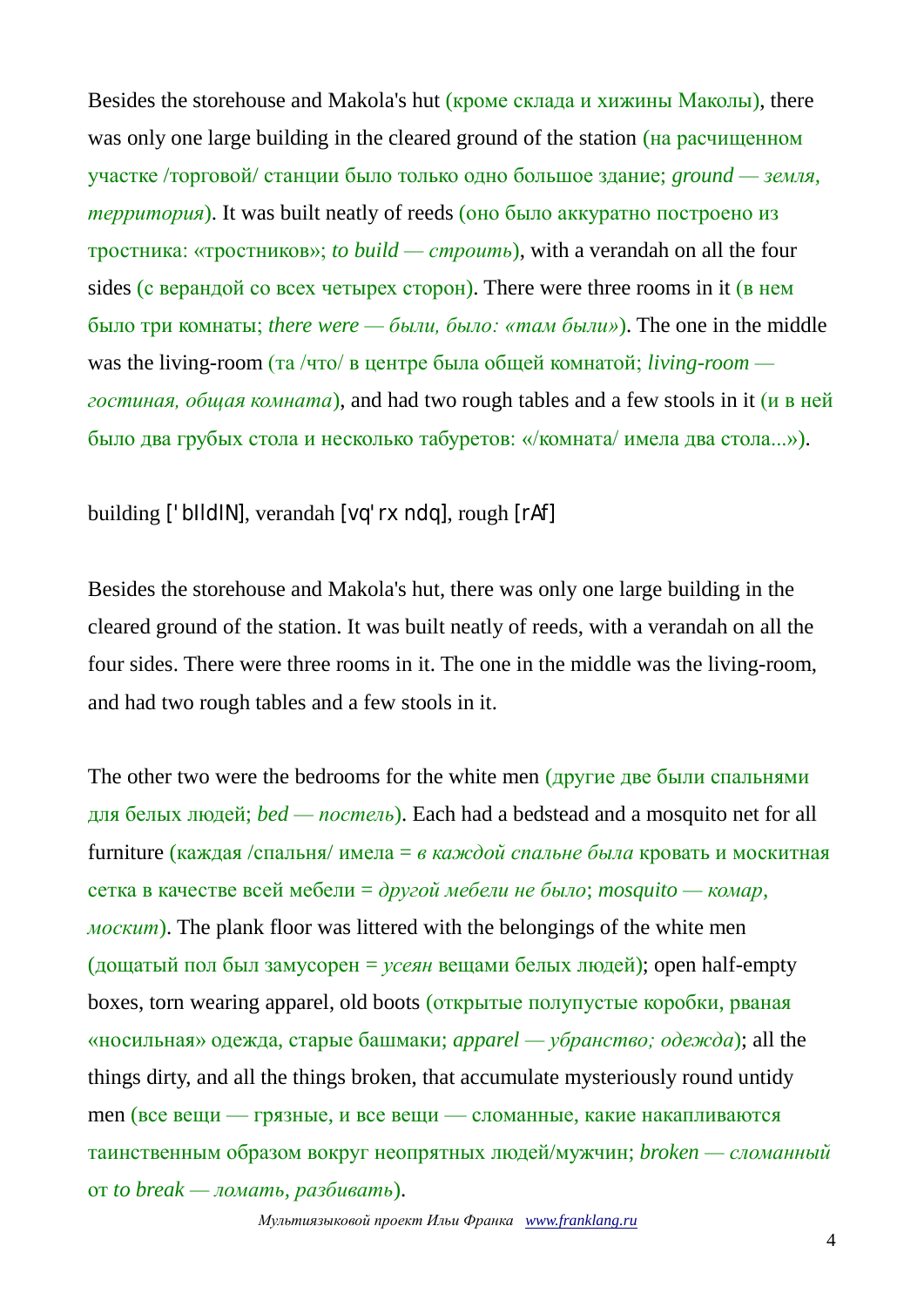mosquito [mPs'kJtqV], furniture ['fWnICq'], apparel [q'pxr<sup>q</sup>l], mysteriously [mI'stIqriqsli]

The other two were the bedrooms for the white men. Each had a bedstead and a mosquito net for all furniture. The plank floor was littered with the belongings of the white men; open half-empty boxes, torn wearing apparel, old boots; all the things dirty, and all the things broken, that accumulate mysteriously round untidy men.

There was also another dwelling-place some distance away from the buildings (было также ещё одно жилище /на/ некотором расстоянии от этих строений; *another другой, ещё один; to dwell — обитать; dwelling-place — место обитания, жилище; away — прочь, вдалеке*). In it, under a tall cross much out of the perpendicular (в нём, под высоким крестом, очень покосившимся: «очень /отклонявшемся/ от перпендикуляра»; *much — много, гораздо, очень; out — вне, снаружи*), slept the man who had seen the beginning of all this (покоился человек, который видел начало всего этого; *slept* от *to sleep — спать; had seen* от *to see видеть*); who had planned and had watched the construction of this outpost of progress (который спланировал и наблюдал /за/ строительством этого аванпоста прогресса).

distance ['dlst<sup>q</sup>n*t*s], perpendicular ["pWp<sup>q</sup>n'dlkjVlq<sup>r</sup>], progress ['prqVgres]

There was also another dwelling-place some distance away from the buildings. In it, under a tall cross much out of the perpendicular, slept the man who had seen the beginning of all this; who had planned and had watched the construction of this outpost of progress.

*Мультиязыковой проект Ильи Франка [www.franklang.ru](http://www.franklang.ru/)* He had been, at home, an unsuccessful painter (он был /раньше/, дома, неудавшимся художником) who, weary of pursuing fame on an empty stomach, had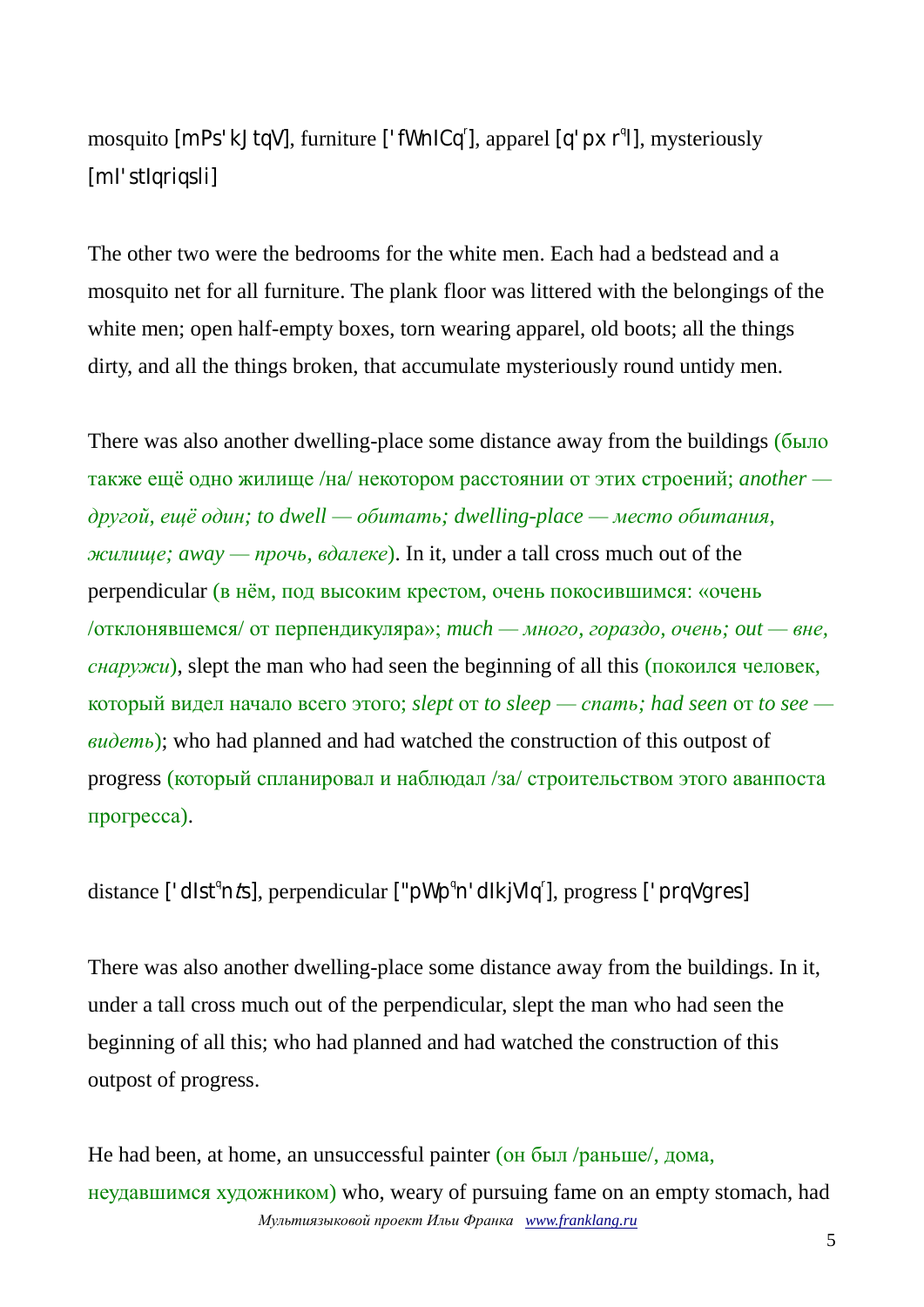gone out there through high protections (который, уставший = *устав* стремиться к славе на пустой желудок, выехал туда = *в Африку* по «высокой» протекции; *to pursue — преследовать, идти определённым путём, серьёзно заниматься чемлибо; out — вне, наружу; through — через, сквозь, посредством, благодаря*). He had been the first chief of that station (он был первым начальником этой станции). Makola had watched the energetic artist die of fever in the just finished house (Макола смотрел, /как/ энергичный художник умирал от лихорадки в только что законченном доме: «наблюдал художника умирать») with his usual kind of "I told you so" indifference (со своим обычным безразличием, /словно говорившим/ «Я говорил тебе так = *я же говорил*»; *kind — разновидность; told* от *to tell сказать, рассказать, сообщить; indifference — безразличие*).

unsuccessful ["Ansqk'sesf<sup>q</sup>l], pursue [pq'sjH], stomach ['stAmqk], fever ['fJvq<sup>r</sup>]

He had been, at home, an unsuccessful painter who, weary of pursuing fame on an empty stomach, had gone out there through high protections. He had been the first chief of that station. Makola had watched the energetic artist die of fever in the just finished house with his usual kind of "I told you so" indifference.

Then, for a time, he dwelt alone with his family, his account books (затем, некоторое время, он жил один со своей семьёй, своими бухгалтерскими книгами; *then тогда, затем; for — для, за, в течение /некоторого времени/; to dwell — жить, проживать, обитать*), and the Evil Spirit that rules the lands under the equator (и Злым Духом, который правит землями ниже экватора: «под»). He got on very well with his god (он очень хорошо уживался со своим богом; *to get on with уживаться с кем-либо*). Perhaps he had propitiated him by a promise of more white men to play with, by and by (возможно, он умилостивил его обещанием /дать/ ещё белых людей, с /которыми можно/ поиграть, вскоре).

*Мультиязыковой проект Ильи Франка [www.franklang.ru](http://www.franklang.ru/)* equator [l'kweltq<sup>r</sup>], propitiate [prq'plSielt], promise ['prPmIs]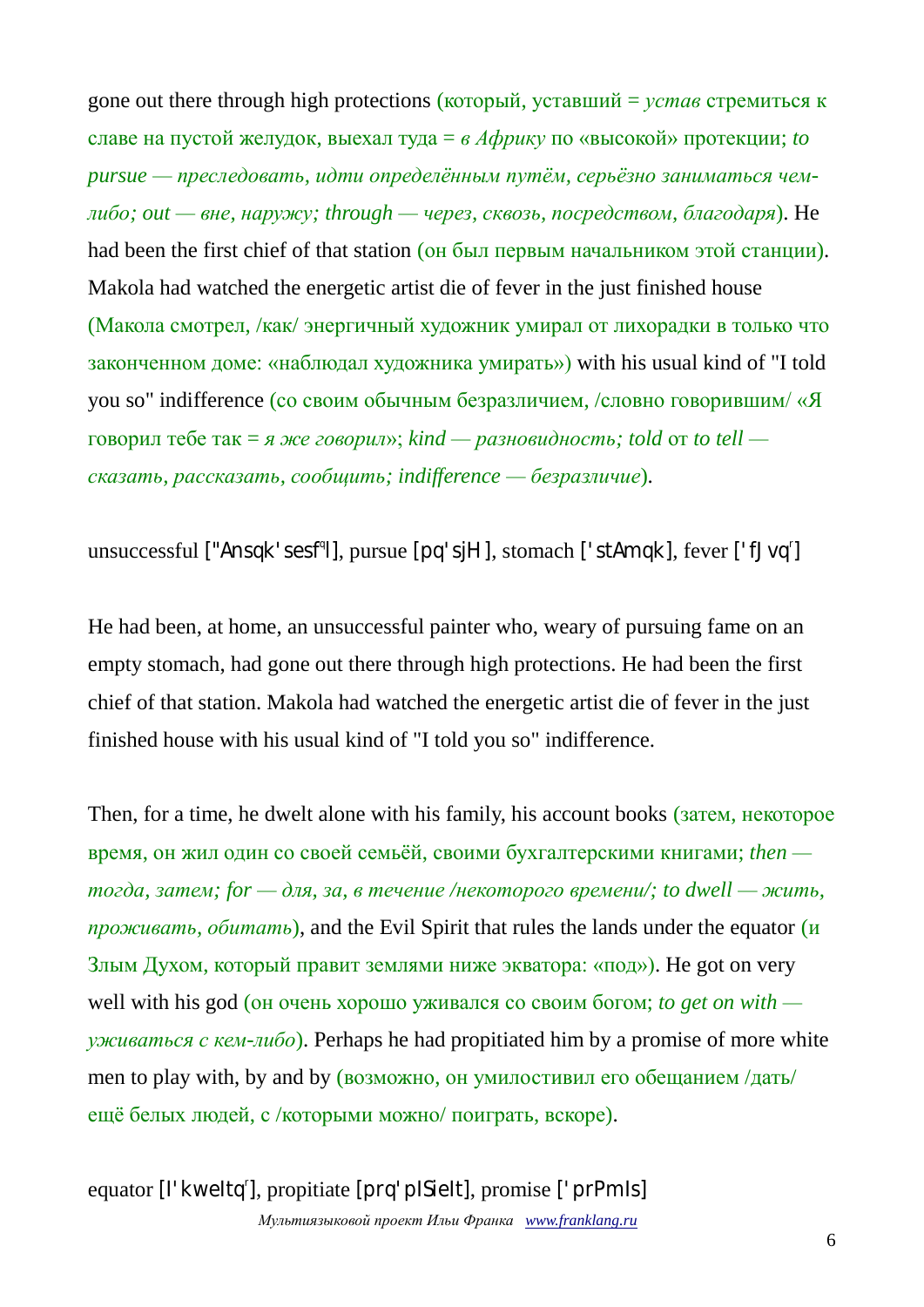Then, for a time, he dwelt alone with his family, his account books, and the Evil Spirit that rules the lands under the equator. He got on very well with his god. Perhaps he had propitiated him by a promise of more white men to play with, by and by.

At any rate the director of the Great Trading Company (как бы то ни было, директор Большой Торговой Компании; *at any rate — как бы то ни было: «по всякой мере»*), coming up in a steamer that resembled an enormous sardine box with a flat-roofed shed erected on it (приплыв на пароходе, который напоминал огромную банку сардин с сарайчиком с плоской крышей, возведенным на ней; *to come up — подойти, приехать; box — коробка; flat-roofed — с плоской крышей* от *flat roof — плоская крыша*), found the station in good order, and Makola as usual quietly diligent (нашёл станцию в порядке: «в хорошем порядке», а Маколу, как обычно, молчаливо усердным; *found* от *to find — найти, обнаружить*). The director had the cross put up over the first agent's grave (директор распорядился воздвигнуть крест над могилой первого /торгового/ агента: «имел крест поставленным»; *had* от *to have — иметь; с пассивом или инфинитивом: приказать, распорядиться; put up* от *to put up — поставить, воздвигнуть: «поставить вверх»*), and appointed Kayerts to the post (и назначил Кайера на этот пост). Carlier was told off as second in charge (Карлье отрядили на должность второго ответственного = *на должность помощника*; *told off* от *to tell off — отправить в наряд; as — как, в качестве*).

resemble [rl'zembl], enormous [l'nLmqs], quietly ['kwalqtli], diligent ['dlllG°nt]

At any rate the director of the Great Trading Company, coming up in a steamer that resembled an enormous sardine box with a flat-roofed shed erected on it, found the station in good order, and Makola as usual quietly diligent. The director had the cross put up over the first agent's grave, and appointed Kayerts to the post. Carlier was told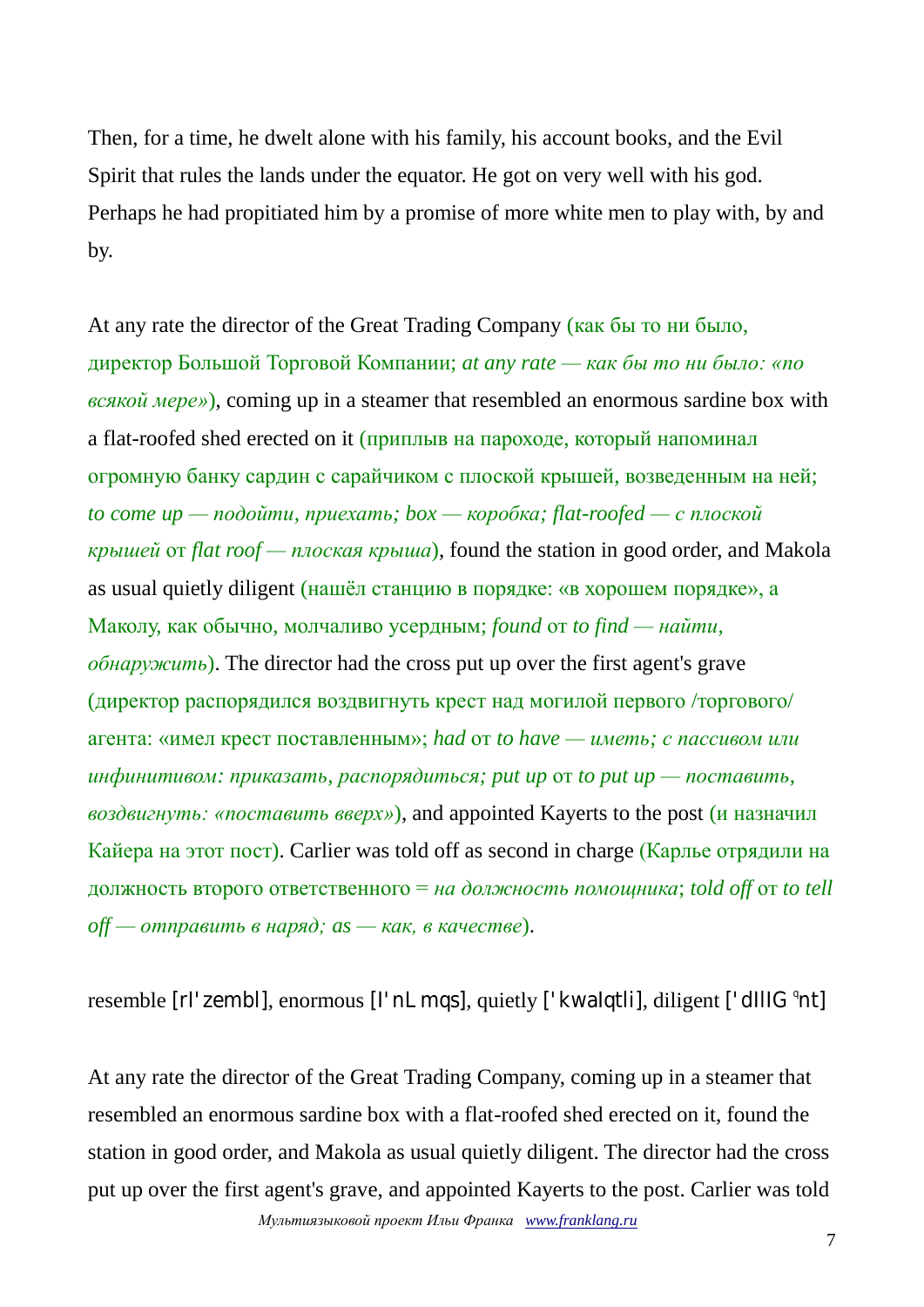off as second in charge.

The director was a man ruthless and efficient (директор был человек безжалостный и распорядительный), who at times, but very imperceptibly, indulged in grim humour (который временами, но очень незаметно, не отказывал себе в мрачном юморе = *в удовольствии мрачно пошутить*; *to indulge in — не отказывать себе в чём-либо, позволять себе что-либо*). He made a speech to Kayerts and Carlier, pointing out to them the promising aspect of their station (он сделал = *произнёс* речь перед Кайером и Карлье, указав им на перспективное свойство их станции; *to point out — отметить, выделить: «указать вовне»; promising — обещающий = многообещающий, перспективный; to promise — обещать*). The nearest trading-post was about three hundred miles away (ближайшая фактория: «торговый пост» была примерно в трёхстах милях отсюда: «прочь»). It was an exceptional opportunity for them to distinguish themselves and to earn percentages on the trade (это была редчайшая возможность для них отличиться и заработать процент с торговли; *to distinguish — различать, отличать; themselves — себя* от *they они*). This appointment was a favour done to beginners (это назначение было одолжением, сделанным новичкам).

### ruthless ['rHTlqs], efficient [l'flS<sup>q</sup>nt], humour ['hjHmq<sup>r</sup>]

The director was a man ruthless and efficient, who at times, but very imperceptibly, indulged in grim humour. He made a speech to Kayerts and Carlier, pointing out to them the promising aspect of their station. The nearest trading-post was about three hundred miles away. It was an exceptional opportunity for them to distinguish themselves and to earn percentages on the trade. This appointment was a favour done to beginners.

*Мультиязыковой проект Ильи Франка [www.franklang.ru](http://www.franklang.ru/)* Kayerts was moved almost to tears by his director's kindness (Кайер был растроган чуть ли не до слёз добротой своего начальника: «был тронут почти до слёз»; *to*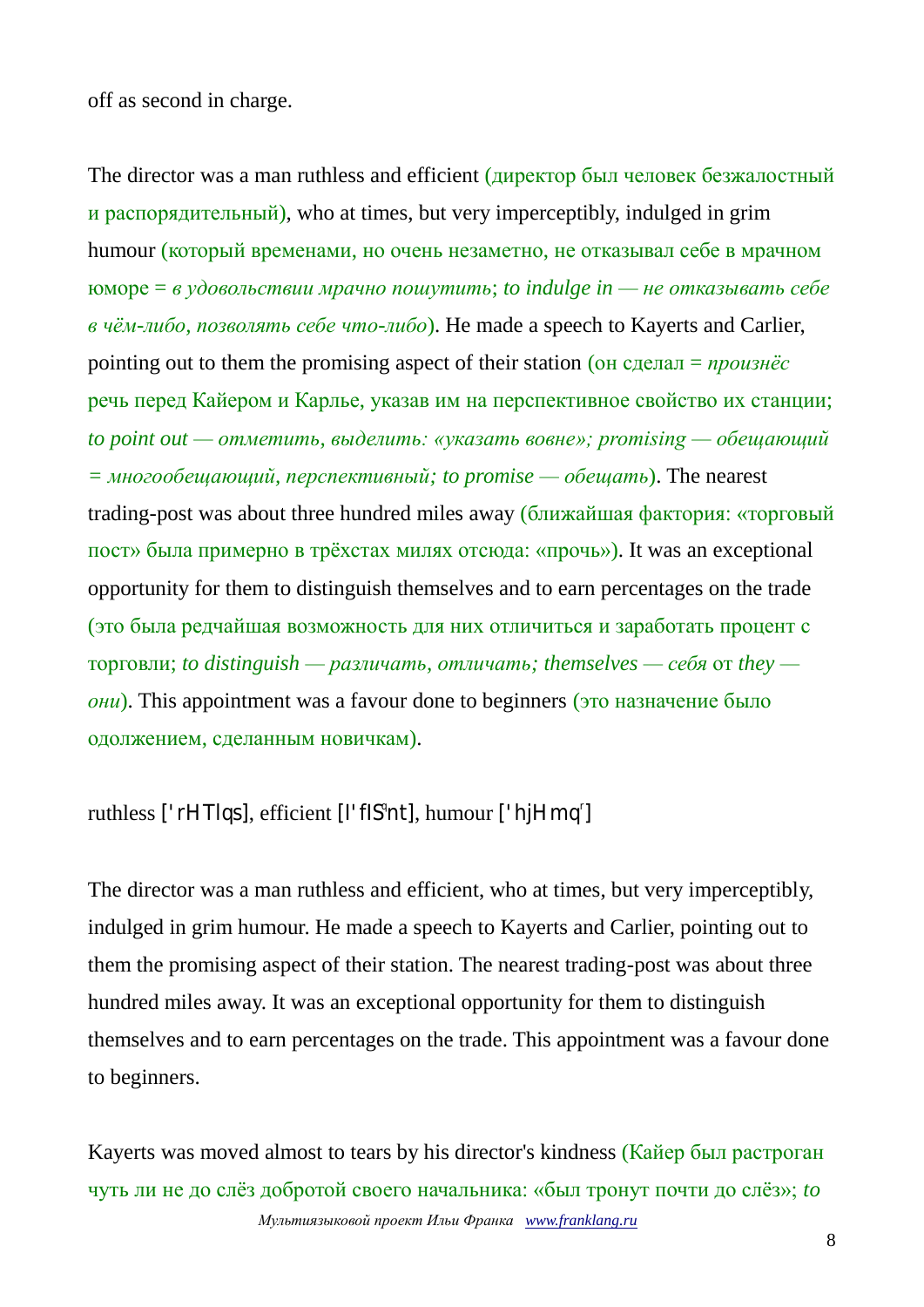*move — двигаться, двигать, трогать /о чувствах/*). He would, he said, by doing his best, try (он постарается, сказал он, работая как можно лучше: «делая своё лучшее»; *would* зд.: *указывает на будущее в прошедшем; to try — пробовать; стараться*) to justify the flattering confidence, &c., &c. (оправдать это лестное доверие, и т. д., и т. п.; *&c. = etc. — и так далее*) Kayerts had been in the Administration of the Telegraphs, and knew how to express himself correctly (Кайер раньше был = *работал* в Телеграфном управлении и знал, как правильно говорить: «выражать себя»; *knew* от *to know — знать*).

move [mHv], etc. [It'set<sup>q</sup>rq], know [nqV]

Kayerts was moved almost to tears by his director's kindness. He would, he said, by doing his best, try to justify the flattering confidence, &c., &c. Kayerts had been in the Administration of the Telegraphs, and knew how to express himself correctly.

Carlier, an ex-non-commissioned officer of cavalry in an army guaranteed from harm by several European Powers (Карлье, отставной унтер-офицер кавалерии в армии, защищённой от вреда = *опасности* несколькими европейскими державами: «властями»), was less impressed (был меньше впечатлён). If there were commissions to get, so much the better (если можно было получить комиссию, тем лучше: «если имелись комиссии, /которые можно было/ получить»; *so much the better — тем лучше: «настолько лучше»*); and, trailing a sulky glance over the river, the forests, the impenetrable bush that seemed to cut off the station from the rest of the world (и, окинув угрюмым взглядом: «проведя угрюмый взгляд по…» реку, леса, непроницаемый буш, который, казалось, отсекает станцию от остального мира: «казался отсекать»; *over — над, по; bush — буш, кустарник; to seem — казаться; to cut off — отрезать, отсекать* от *to cut — резать* и *off прочь, с; rest — остальная часть*), he muttered between his teeth (он пробормотал сквозь зубы; *teeth — зубы* от *tooth — зуб*), "We shall see, very soon." (увидим, очень скоро)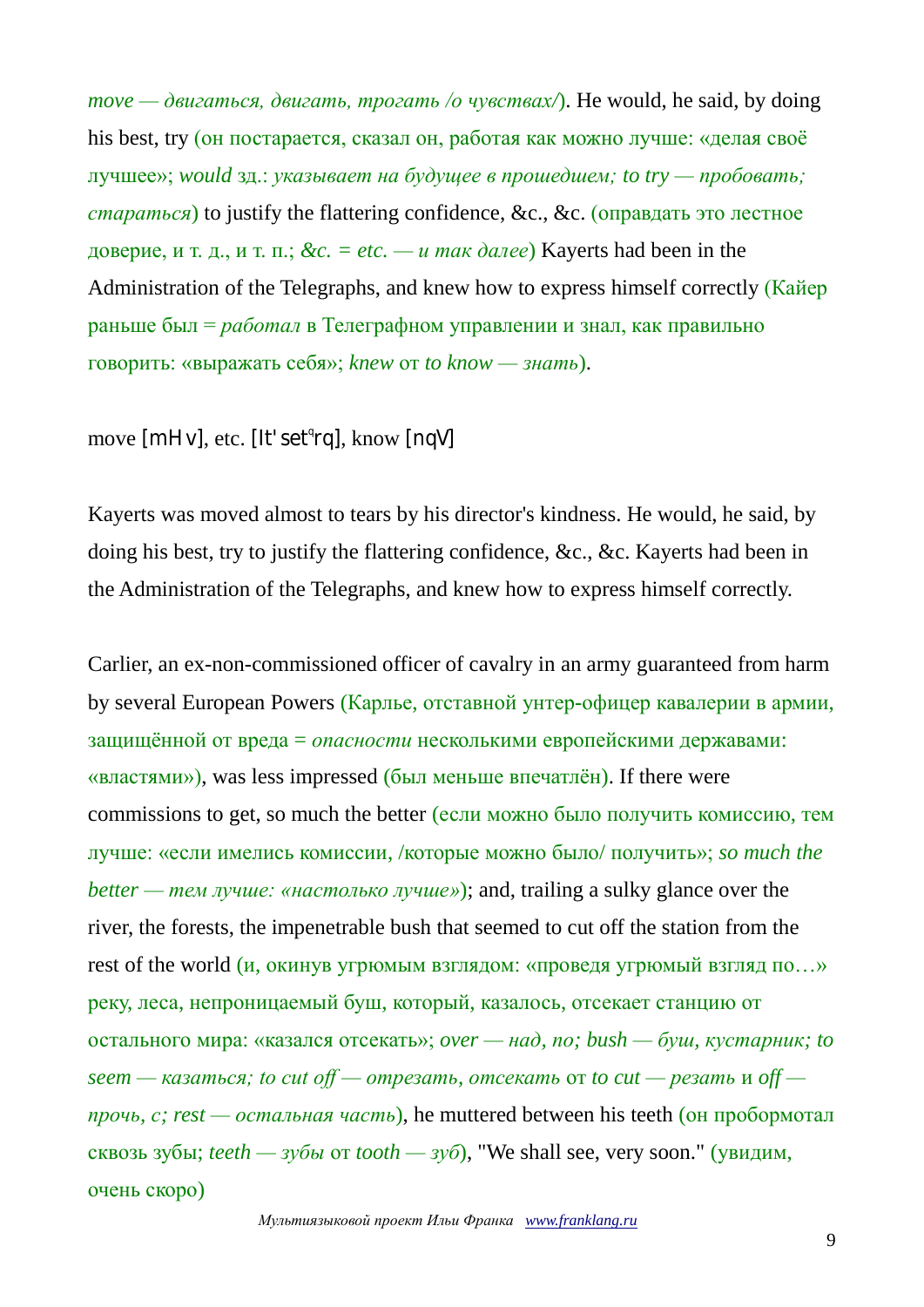# guarantee ["gxr<sup>q</sup>n'tJ], European ["jVqrq'pJqn], bush [bVS]

Carlier, an ex-non-commissioned officer of cavalry in an army guaranteed from harm by several European Powers, was less impressed. If there were commissions to get, so much the better; and, trailing a sulky glance over the river, the forests, the impenetrable bush that seemed to cut off the station from the rest of the world, he muttered between his teeth, "We shall see, very soon."

Next day, some bales of cotton goods and a few cases of provisions having been thrown on shore (/на/ следующий день, /после того как/ несколько тюков с хлопковыми товарами = *с изделиями из хлопка* и несколько ящиков провизии /были/ сброшены на берег; *having been thrown — будучи сброшенными; thrown — брошенный, сброшенный* от *to throw — бросать*), the sardine-box steamer went off, not to return for another six months (пароход-банка сардин отплыл, чтобы не возвращаться ещё шесть месяцев; *went off — отплыл, уехал* от *to go off уехать, отплыть; off — прочь*). On the deck the director touched his cap to the two agents (на палубе директор коснулся своей шляпы «двум агентам» = *прощаясь с двумя агентами*), who stood on the bank waving their hats (которые стояли на берегу, размахивая своими шляпами; *stood* от *to stand — стоять; bank — берег реки*), and turning to an old servant of the Company on his passage to headquarters (и, повернувшись к старому служащему Компании по пути = *направлявшемуся* в главную контору; *passage — проход, коридор, переезд, дорога*), said, "Look at those two imbeciles (сказал: посмотрите на этих двух идиотов). They must be mad at home to send me such specimens (они «дома» = *в Компании*, должно быть, сошли с ума — посылать мне таких типов; *must — быть должным; должно быть; specimen — образец, субъект, тип*).

sardine [sR'dJn], month [mAnT], company ['kAmpqni], imbecile ['ImbqsJl], specimen ['spesqmIn]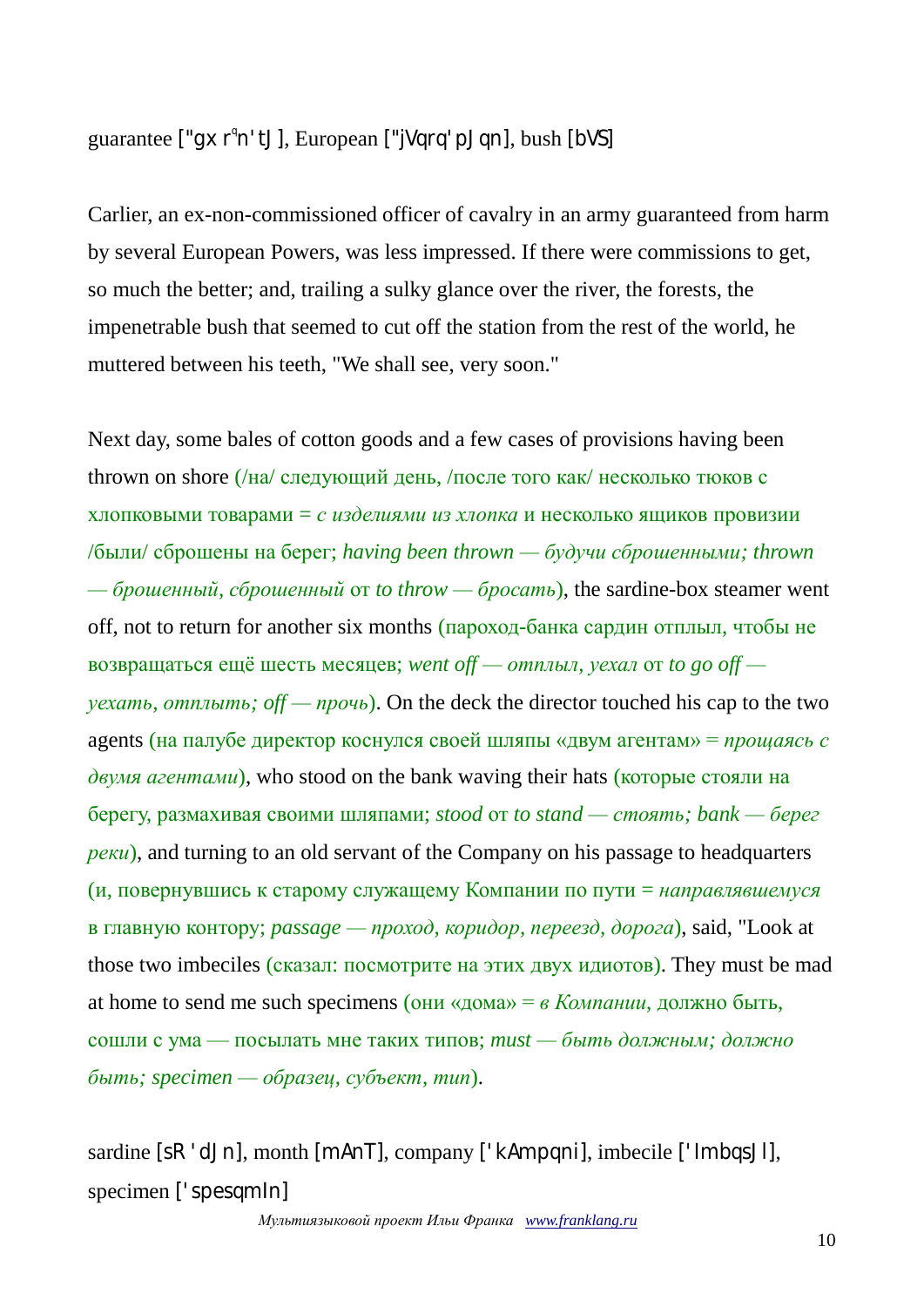Next day, some bales of cotton goods and a few cases of provisions having been thrown on shore, the sardine-box steamer went off, not to return for another six months. On the deck the director touched his cap to the two agents, who stood on the bank waving their hats, and turning to an old servant of the Company on his passage to headquarters, said, "Look at those two imbeciles. They must be mad at home to send me such specimens.

I told those fellows to plant a vegetable garden, build new storehouses and fences, and construct a landing-stage (я сказал этим типам посадить овощной сад = *огород*, построить новые склады и заборы и соорудить пристань; *told — сказал* от *to tell — сказать, сообщить, приказать; fellow — парень, товарищ; landingstage — пристань* от *to land — приземляться, высаживаться на берег* и *stage сцена, подмостки, платформа*). I bet nothing will be done (бьюсь об заклад, ничего не будет сделано: «ничто будет сделано»)! They won't know how to begin (они не будут знать, как начать =  $npucmynum<sub>b</sub>$   $\kappa$   $\partial \epsilon \bar{y}$ ). I always thought the station on this river useless (я всегда считал станцию на этой реке бесполезной; *thought — считал, полагал, думал* от *to think — думать, полагать*), and they just fit the station (и они как раз подходят этой станции)!"

```
vegetable ['veGtqbl], done [dAn], useless ['jHslqs]
```
I told those fellows to plant a vegetable garden, build new storehouses and fences, and construct a landing-stage. I bet nothing will be done! They won't know how to begin. I always thought the station on this river useless, and they just fit the station!"

*Мультиязыковой проект Ильи Франка [www.franklang.ru](http://www.franklang.ru/)* "They will form themselves there," said the old stager with a quiet smile (они «сформируют себя» = *станут людьми* там, — сказал этот бывалый старик с тихой улыбкой; *old — старый; stager — опытный, бывалый человек*). "At any rate, I am rid of them for six months," retorted the director (как бы то ни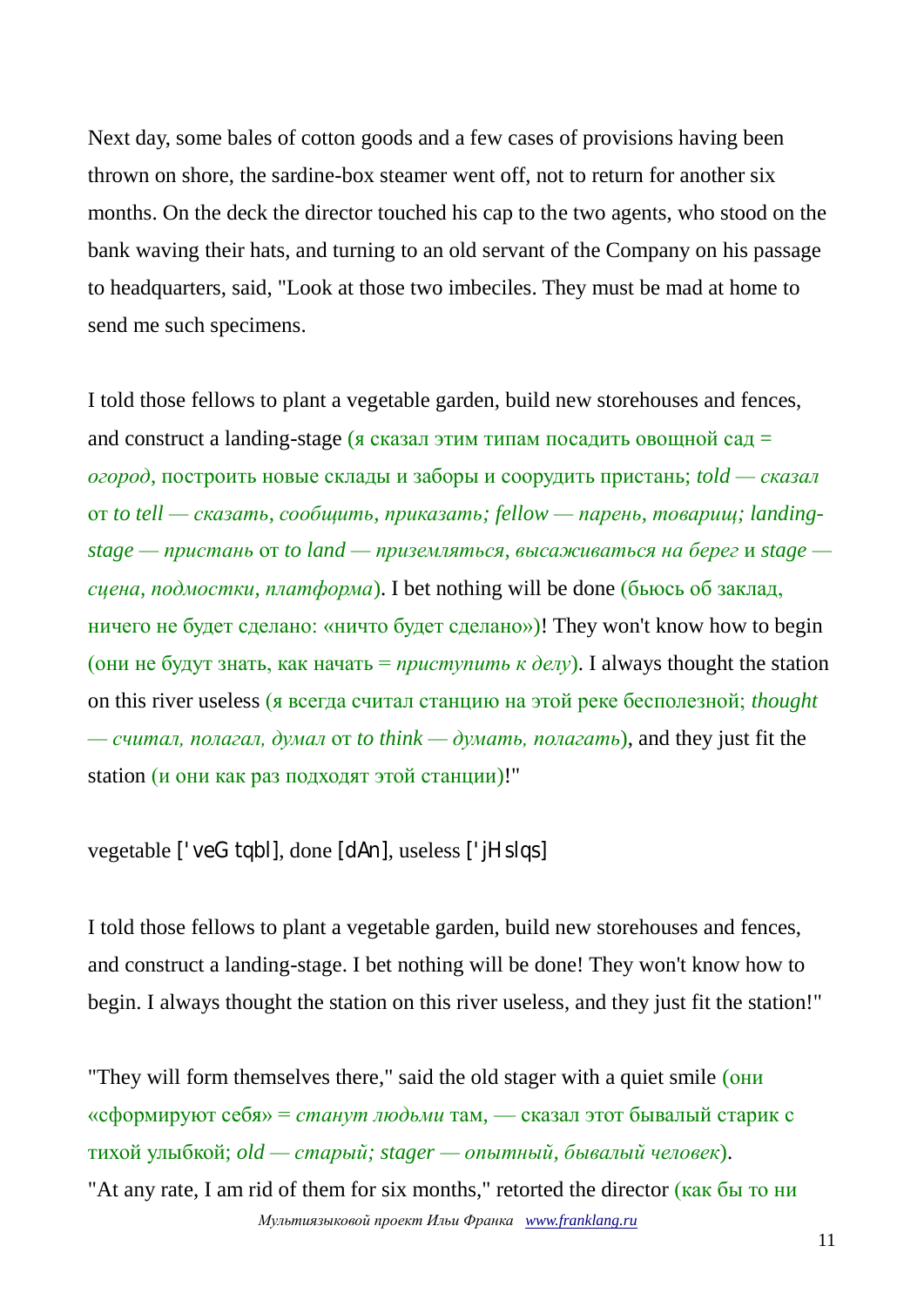было, я избавлен от них на шесть месяцев, — отрезал директор; *at any rate как бы то ни было: «по всякой мере»; rid — избавленный; to retort — резко ответить, возразить, парировать*).

retort [rI'tLt]

"They will form themselves there," said the old stager with a quiet smile. "At any rate, I am rid of them for six months," retorted the director.

The two men watched the steamer round the bend (два человека смотрели, /как/ пароход /скрывается/ за поворотом; *round — вокруг; bend — изгиб*), then, ascending arm in arm the slope of the bank, returned to the station (затем, поднявшись рука об руку /по/ склону берега, вернулись на станцию; *arm in arm — рука об руку: «рука в руке»*). They had been in this vast and dark country only a very short time (они провели в этой обширной и тёмной = *таинственной* стране лишь очень короткое время), and as yet always in the midst of other white men (и до сих пор — всегда среди других белых людей; *as yet — пока что, до сих пор* от *as — как* и *yet — ещё; in the midst of — среди* от *midst — середина, среда: «в среде»*), under the eye and guidance of their superiors (под приглядом: «глазом» и руководством своих начальников).

ascend [q'send], guidance ['gald<sup>q</sup>ns], superior [sH'plqriq<sup>r</sup>]

The two men watched the steamer round the bend, then, ascending arm in arm the slope of the bank, returned to the station. They had been in this vast and dark country only a very short time, and as yet always in the midst of other white men, under the eye and guidance of their superiors.

*Мультиязыковой проект Ильи Франка [www.franklang.ru](http://www.franklang.ru/)* And now, dull as they were to the subtle influences of surroundings, they felt themselves very much alone (а теперь, как нечувствительны они ни были к еле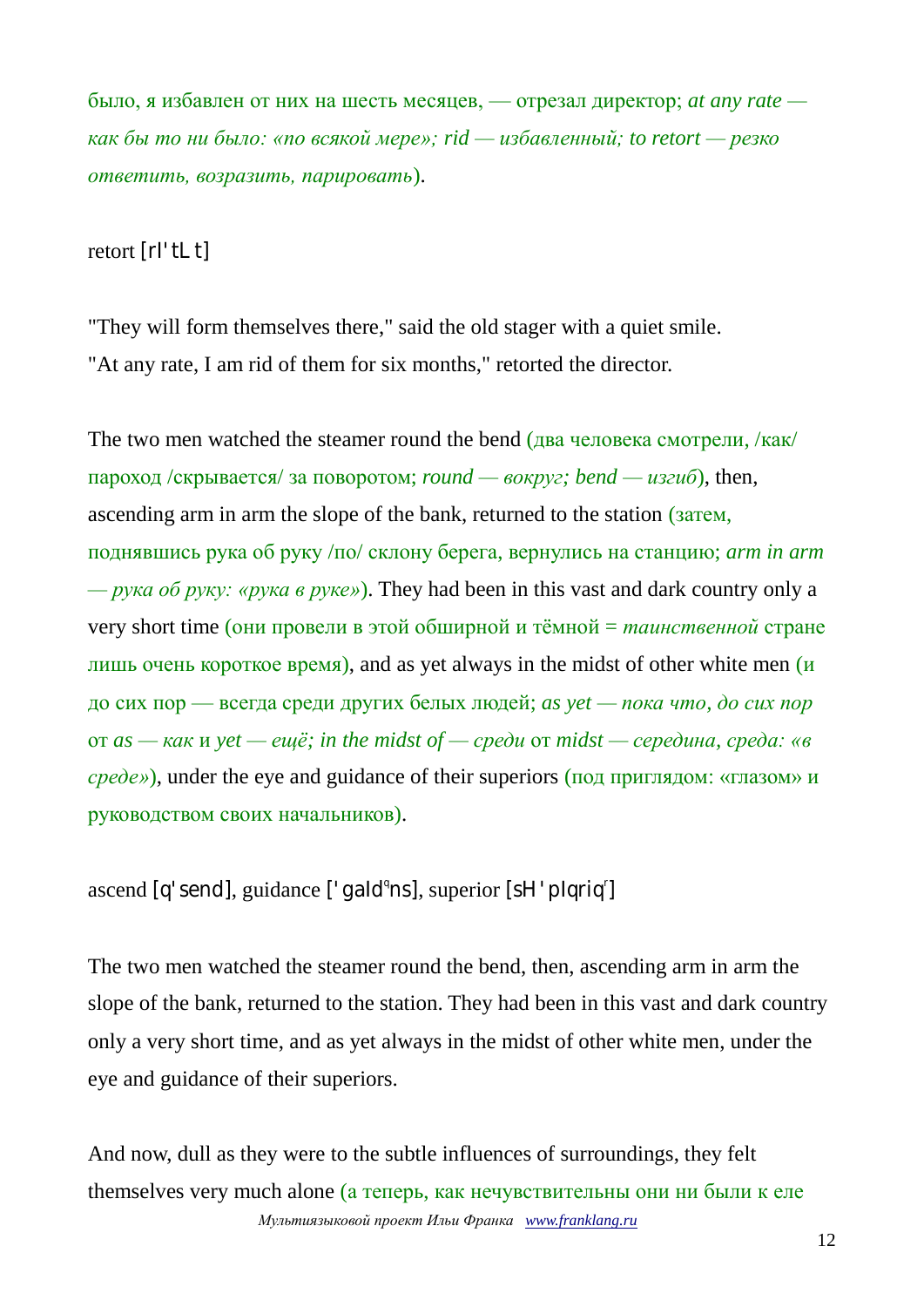ощутимым влияниям окружающих мест, они почувствовали себя очень одинокими; *dull — тупой, неяркий, недалёкий, невосприимчивый: «нечувствительны как они были»; felt — чувствовали* от *to feel — чувствовать*), when suddenly left unassisted to face the wilderness (когда = *будучи* внезапно оставленными без помощи лицом к лицу с дикой местностью; *unassisted — не получающий помощь* от *un- — не- и to assist — помогать; to face — быть лицом к лицу с чем-либо*); a wilderness rendered more strange, more incomprehensible by the mysterious glimpses of the vigorous life it contained  $\sqrt{\frac{c}{\pi}}$  дикой местностью, делавшейся /ещё/ более странной, более непостижимой благодаря загадочным проблескам кипучей жизни, /которую/ она содержала; *to render — делать каким-либо*). They were two perfectly insignificant and incapable individuals (они были двумя совершенно незначительными = *слабыми* и /ни к чему/ неспособными личностями), whose existence is only rendered possible through the high organization of civilized crowds (чьё существование сделано возможным лишь благодаря высокой организации цивилизованных масс: «толп»; *through сквозь, через, благодаря, посредством*).

subtle [sAtl], influence ['Influqns], wilderness ['wIldqnqs], individual ["IndI'vIGuql]

And now, dull as they were to the subtle influences of surroundings, they felt themselves very much alone, when suddenly left unassisted to face the wilderness; a wilderness rendered more strange, more incomprehensible by the mysterious glimpses of the vigorous life it contained. They were two perfectly insignificant and incapable individuals, whose existence is only rendered possible through the high organization of civilized crowds.

*Мультиязыковой проект Ильи Франка [www.franklang.ru](http://www.franklang.ru/)* Few men realize that their life, the very essence of their character, their capabilities and their audacities (немногие люди осознают, что их жизнь, сама сущность их характера, их способности и их смелость: «смелости»), are only the expression of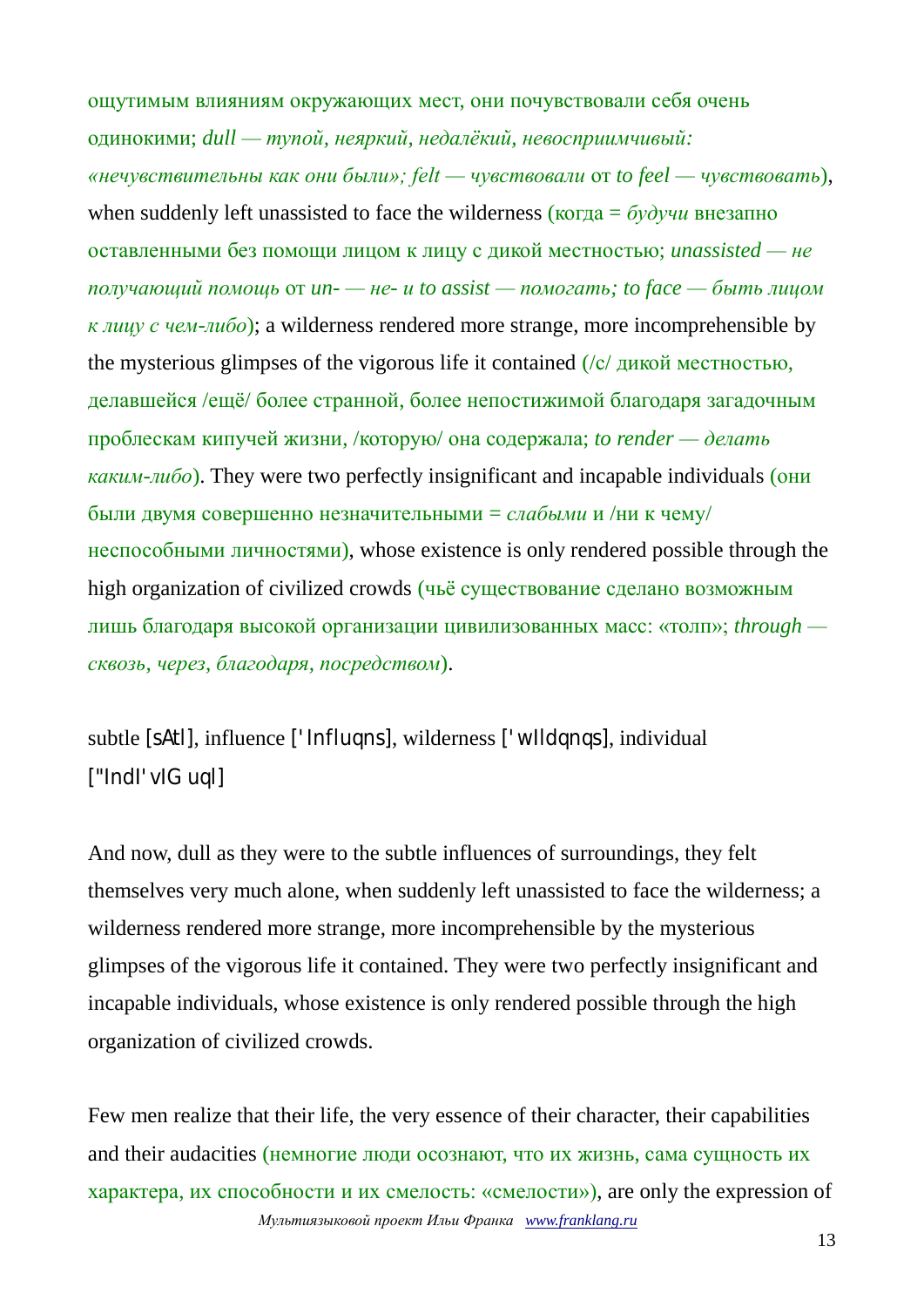their belief in the safety of their surroundings (суть лишь выражение их веры в безопасность своего окружения). The courage, the composure, the confidence (храбрость, самообладание, уверенность в себе); the emotions and principles (эмоции и принципы); every great and every insignificant thought belongs not to the individual but to the crowd (каждая великая и каждая незначительная мысль принадлежит не личности, но толпе): to the crowd that believes blindly in the irresistible force of its institutions and of its morals (толпе, которая слепо верит в несокрушимую силу своих институтов и своей морали; *blindly — слепо; irresistible — неодолимый, неотразимый* от *ir- — не-* и *to resist сопротивляться*), in the power of its police and of its opinion (в силу своей полиции и своих мнений: «мнения»).

character ['kxrqktq'], courage ['kArlG], thought [TLt], police [p(q)'lJs]

Few men realize that their life, the very essence of their character, their capabilities and their audacities, are only the expression of their belief in the safety of their surroundings. The courage, the composure, the confidence; the emotions and principles; every great and every insignificant thought belongs not to the individual but to the crowd: to the crowd that believes blindly in the irresistible force of its institutions and of its morals, in the power of its police and of its opinion.

But the contact with pure unmitigated savagery, with primitive nature and primitive man, brings sudden and profound trouble into the heart (но встреча с чистой, неукрощённой дикостью, с примитивной природой и примитивным человеком приносит = *сеет* внезапную и глубокую тревогу в сердце). To the sentiment of being alone of one's kind (к чувству /того, что ты/ один такой: «к чувству бытия единственным своего рода»), to the clear perception of the loneliness of one's thoughts, of one's sensations (к ясному ощущению одиночества твоих мыслей, твоих чувств; *one — один,* зд.: *человек, «ты»*)—to the negation of the habitual, which is safe (к отрицанию привычного, что безопасно), there is added the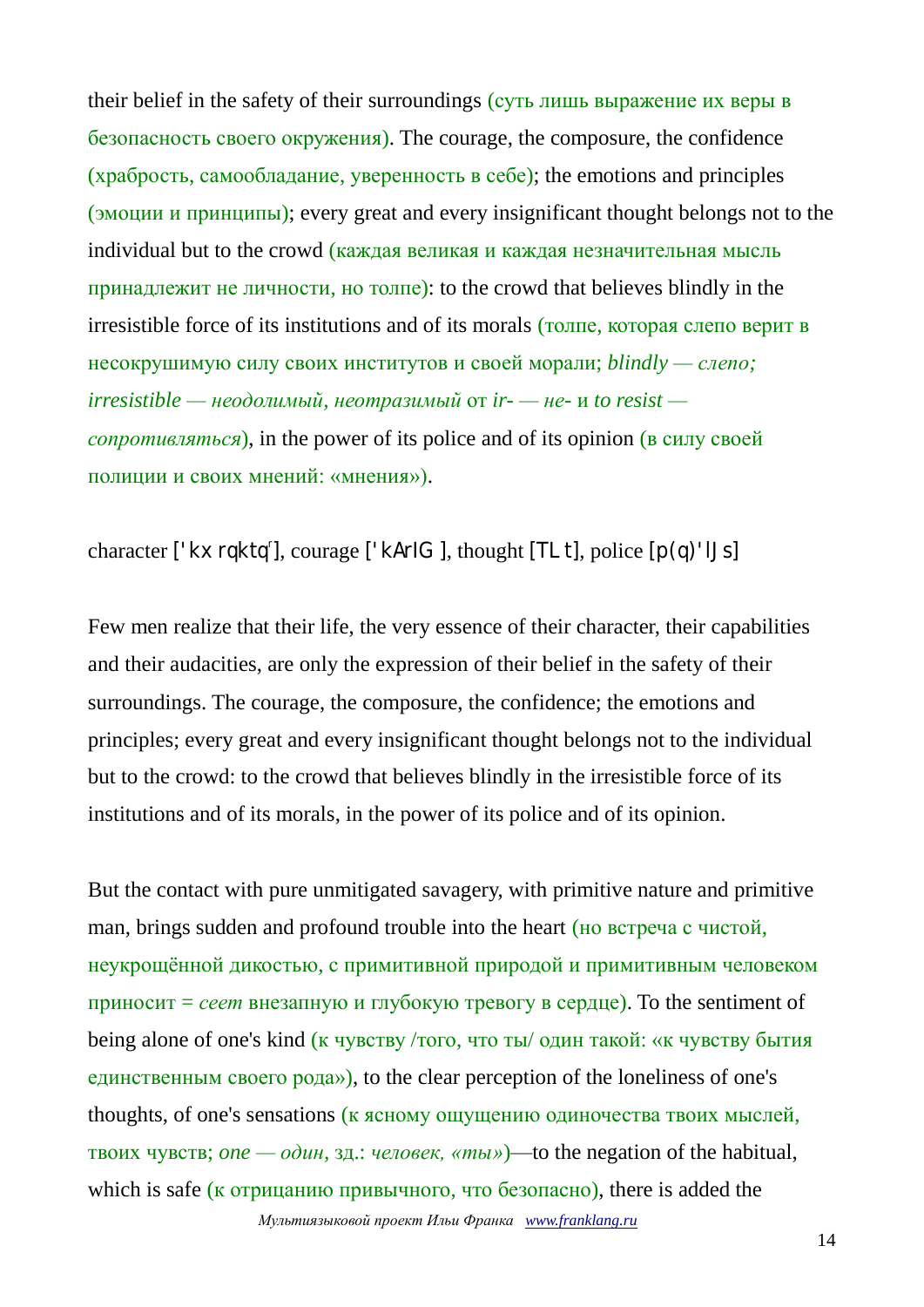affirmation of the unusual, which is dangerous (добавляется утверждение необычного, что опасно; *there is added — добавляется: «имеется добавленным»; to add — добавлять*); a suggestion of things vague, uncontrollable, and repulsive (тень вещей смутных, неконтролируемых и отталкивающих; *suggestion — предложение, предположение, след, признак, тень*), whose discomposing intrusion excites the imagination and tries the civilized nerves of the foolish and the wise alike (чьё тревожащее вторжение возбуждает воображение и испытывает цивилизованные нервы глупых и мудрых одинаково = *как глупых, так и мудрых*; *foolish — глупый, wise — мудрый; с артиклем the foolish глупые /люди/, the wise — мудрые /люди/*).

profound [prq'faVnd], trouble [trAbl], unusual [An'jHZ<sup>q</sup>l]

But the contact with pure unmitigated savagery, with primitive nature and primitive man, brings sudden and profound trouble into the heart. To the sentiment of being alone of one's kind, to the clear perception of the loneliness of one's thoughts, of one's sensations—to the negation of the habitual, which is safe, there is added the affirmation of the unusual, which is dangerous; a suggestion of things vague, uncontrollable, and repulsive, whose discomposing intrusion excites the imagination and tries the civilized nerves of the foolish and the wise alike.

*Мультиязыковой проект Ильи Франка [www.franklang.ru](http://www.franklang.ru/)* Kayerts and Carlier walked arm in arm (Кайер и Карлье шагали рука об руку), drawing close to one another as children do in the dark (пододвинувшись близко друг к другу, как дети «поступают» в темноте); and they had the same, not altogether unpleasant, sense of danger (и у них было одно и то же, не вполне неприятное = *не лишённое приятности* чувство опасности; *the same — один и тот же, одинаковый*) which one half suspects to be imaginary (которое наполовину подозреваешь /в том, что оно/ воображаемое = *плод воображения*: «которое человек наполовину подозревает быть воображаемым»; *one — один,*  зд.: *человек, «ты»; half — половина, наполовину*). They chatted persistently in